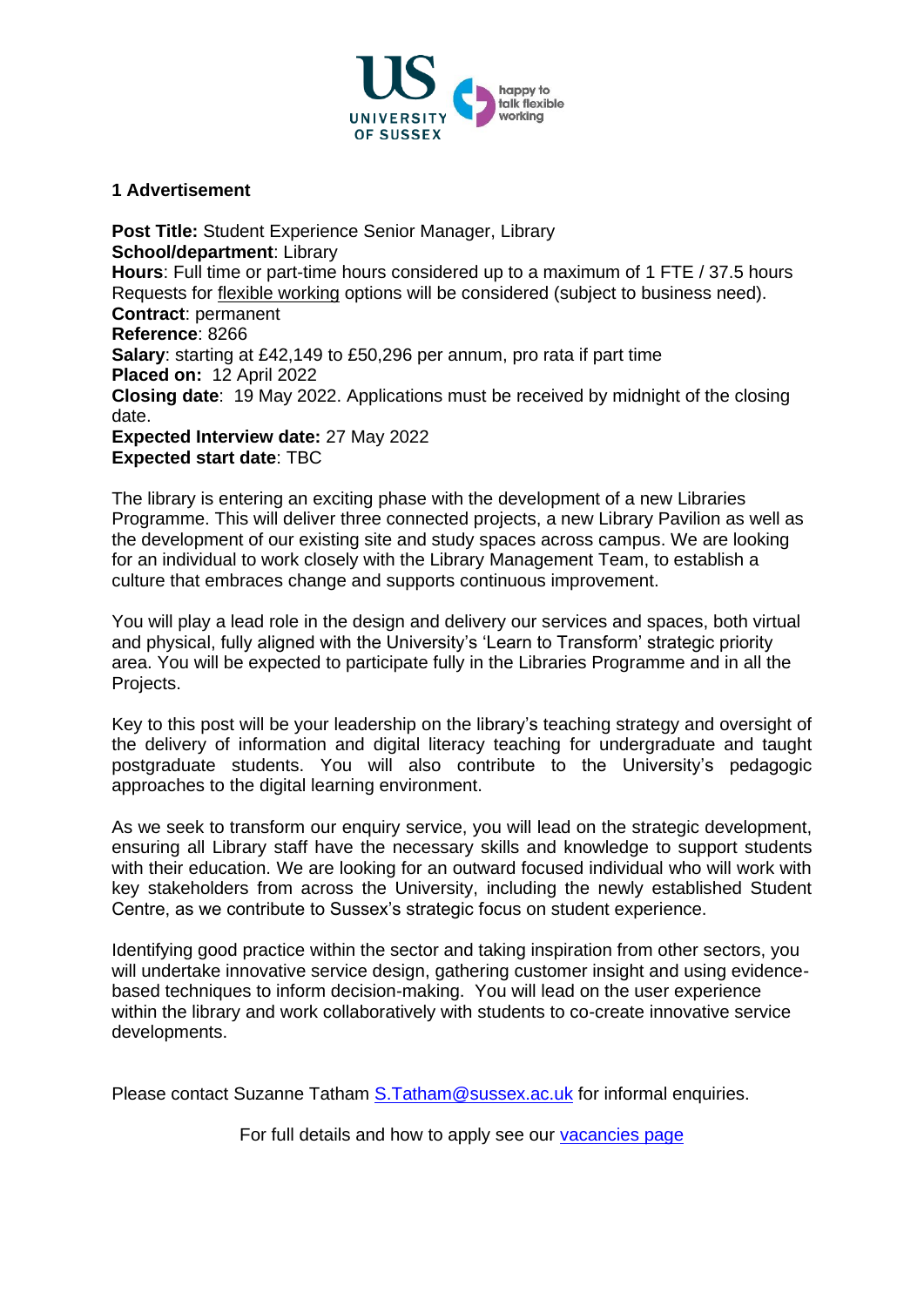*The University of Sussex values the diversity of its staff and students and we welcome applicants from all backgrounds.*

# **2. The School / Division**

Please find further information regarding the school/division at [www.sussex.ac.uk/library](http://www.sussex.ac.uk/library)

## **3. Job Description**

**Job Title:** Student Experience Senior Manager

**Department:** Library

**Section/Unit/School:** Library

**Location:** Library/home working

**Grade:** Grade 8

**Responsible to:** Associate Director, Library

## **Responsible for:** Teaching & Learning Librarian

#### **Role description:**

- Lead on student experience within the library, in liaison with other student-facing services in the University.
- Use service design principles to review and develop the library's online and physical services and spaces, ensuring continuous improvement.
- Lead on the service design elements of the Libraries Programme.
- Work with the Library's Management Team to deliver the library's operational plan.
- Lead and support data-driven decision-making and implementation of service standards.
- Lead on the Library's teaching strategy and oversee the delivery of information and digital literacies teaching for undergraduate and taught postgraduate students.
- Contribute to the University's pedagogic approaches to the digital learning environment.
- Lead on user experience and develop opportunities for students to co-create the design and delivery of innovative library services.
- Identify training requirements for new and revised services.
- Lead on the Library's Customer Services Excellence submission.
- Lead the Library's enquiry service and the development of the external website.
- Keep up to date and engage with innovations within the academic library sector and other relevant sectors, to inform service design within the library.

## **PRINCIPAL ACCOUNTABILITIES**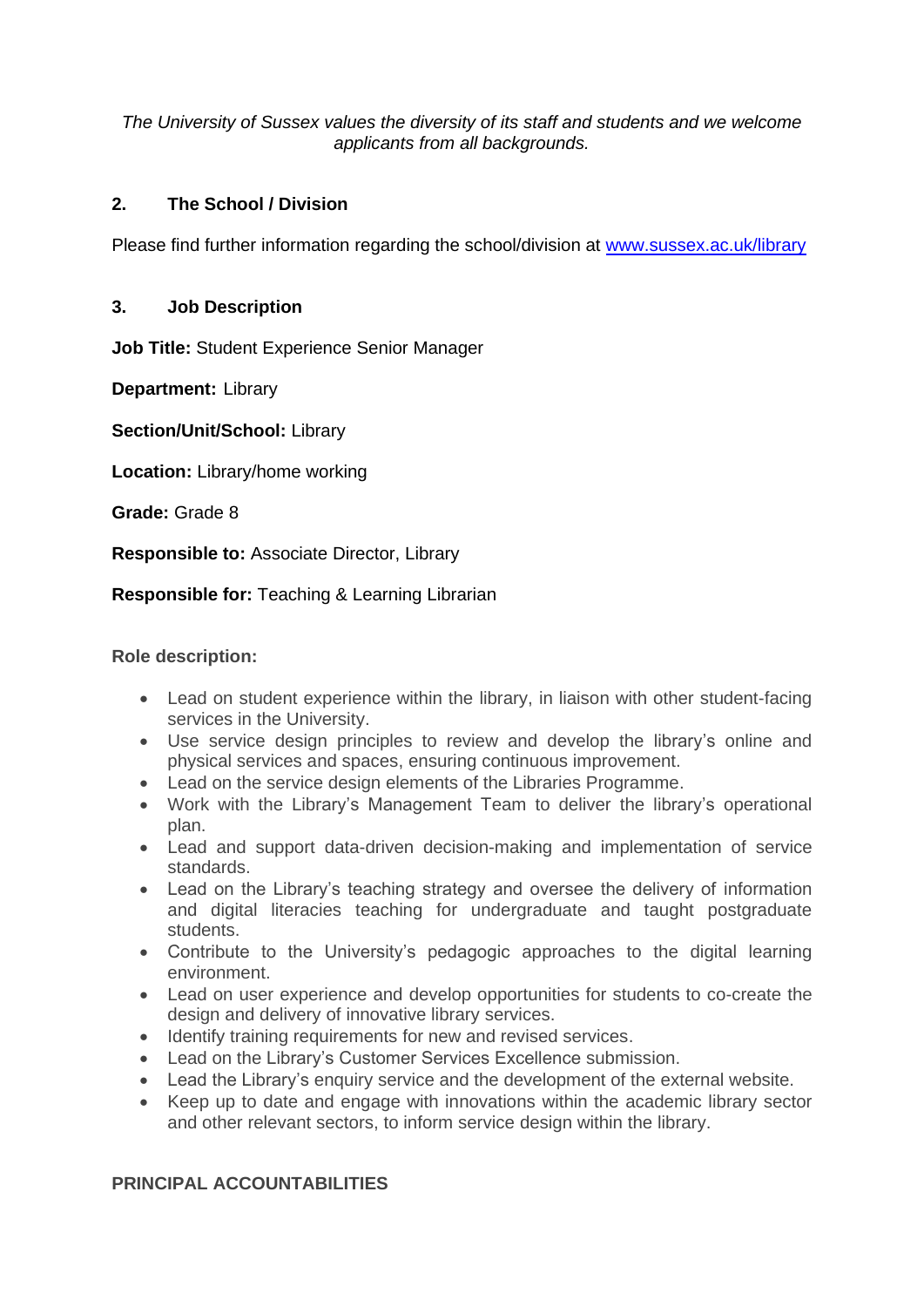- 1. Lead, manage, promote, and maintain high quality a Professional Services department, engendering a culture of continuous improvement.
- 2. Ensure the delivery of outputs of the department.
- 3. Ensure compliance with all relevant legislation and University policies, interpreting the same and advising on their practical application.
- 4. Work in partnership with other key stakeholders to ensure seamless service.
- 5. Actively contribute to the strategic and operational management of the library as a member of the Library Management Team.

## **KEY RESPONSIBILITIES**

## **1. Departmental Management and Leadership**

- 1.1 Provide management and leadership to motivate the department to achieve targets and objectives
- 1.2 Ensure the availability of resources to achieve targets and objectives including the selection, induction, performance management and development of all members of the department
- 1.3 Ensure departmental understanding and application of operational standards are embedded in the departmental culture and methods of working
- 1.4 Support the development of others, providing training and coaching in area of expertise
- 1.5 Foster an ethos of continuous improvement

## **2. Service Delivery**

- 2.1 Working within overall university policy and procedure, ensure the effective management of responsibilities in the area of expertise. Plan and allocate resources to support the achievement of departmental targets and objectives.
- 2.2 Ensure effective systems and procedures are in place to support the achievement of key performance targets in area of responsibility.
- 2.3 Contribute the development of departmental/functional strategic planning process
- 2.4 Ensure the delivery of improvements to systems and procedures to maintain effective service delivery within area of responsibility.
- 2.5 Ensure appropriate records and documentation are maintained commensurate with policy and procedure.
- 2.6 Provide reports and other communication media internally and externally as appropriate. To undertake analysis, interpretation, and presentation of complex information to inform decisions related to subject area
- 2.7 Identify critical issues when resolving problems particularly where there is complex or competing information and use university policy and objectives to make decisions.

## **3. Policy and Procedure**

- 3.1 Based on a broad and deep set of knowledge and experience, interpret policy and procedure, providing advice on the application of policy as required.
- 3.2 Contribute to the shaping of policy decisions and improvement in area of expertise.
- 3.3 Ensure appropriate governance is in place for area of expertise.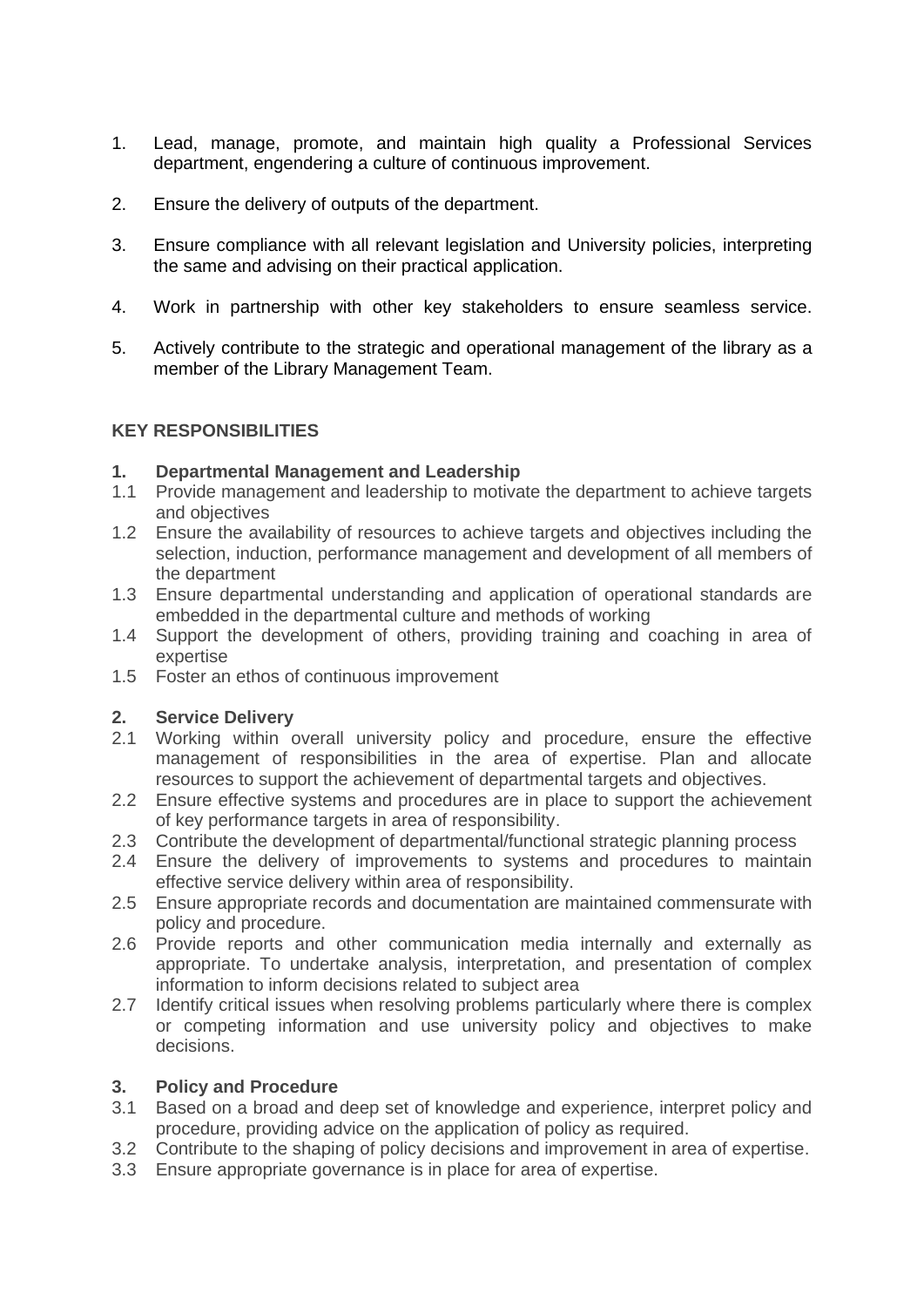## **4. Stakeholders**

- 4.1 Proactively work with internal and external stakeholders, colleagues, or students to ensure the effective service delivery, initiate, and develop relationships, providing data and information to inform decisions as necessary, showing appropriate sensitivity when needed.
- 4.2 Persuade, influence, and negotiate as appropriate to further the objectives of the **University**

#### **5. Teaching Strategy and Service Delivery**

- 5.1 Use service design principles to review and develop the library's online and physical services and spaces, ensuring continuous improvement.
- 5.2 Lead on the development and delivery of the Library's teaching strategy: Oversee the delivery of information and digital literacy teaching for undergraduate and taught postgraduate students, and contribute to the University's pedagogic approaches to the digital learning environment.

To carry out any other duties that are within the employee's skills and abilities whenever reasonably instructed.

This Job Description sets out current duties of the post that may vary from time to time without changing the general character of the post or level of responsibility entailed.

#### **INDICATIVE PERFORMANCE CRITERIA**

- Responsible for the delivery of objectives as set out in the library's operational plan.
- The post-holder reports to the Associate Director working under broad direction to enable the post-holder to manage their own work and that of their team members, to achieve their agreed objectives. The role holder will play a key role as part of the Divisional leadership team in supporting the achievement of the strategic and operational goals of the University, Professional Services & their Division. The post-holder is expected to work collaboratively across the University and with key stakeholders to deliver single team working that efficiently and effectively supports the achievement of those goals and objectives.
- Support achievement of the library's compliance with all applicable statutory and regulatory compliance obligations, including (but not limited to): UKVI, Health & Safety, the Prevent Duty, data protection, Competition and Markets Authority requirements and equal opportunities, as appropriate to the grade and role. Additionally, to promote good practice in relation to university policy, procedure and guidance in relation to those compliance matters in respect of students, staff and other relevant parties.
- Balance effectiveness and cost-efficiency in the management of the budgets you are accountable for, demonstrating compliance with Value for Money and Return on Investment principles to support the University's strategic aim to achieve a